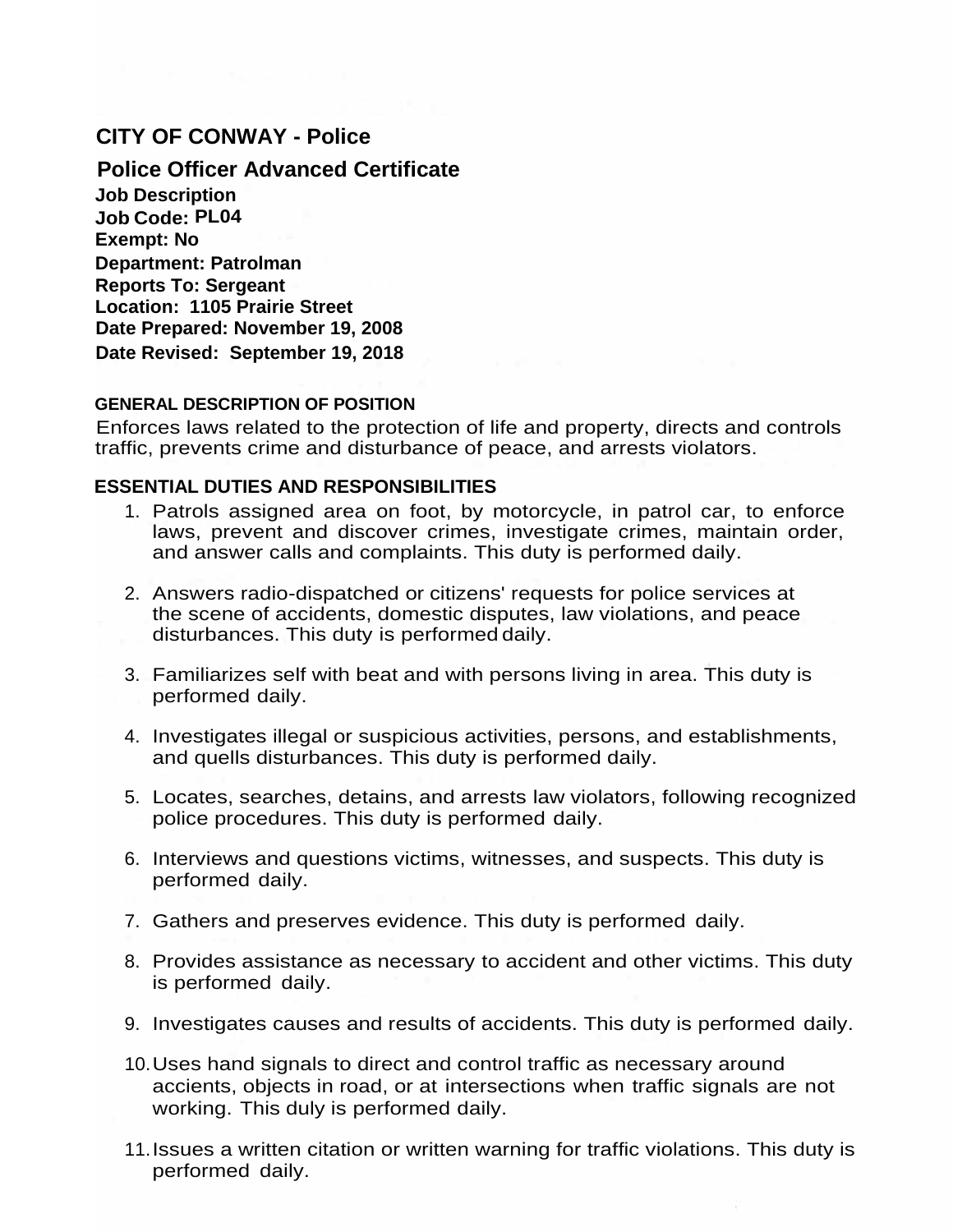- 12.Serves misdemeanor and felony warrants as well as Orders of Protection and No Contact Orders when dealing with Domestic Violence Cases. This duty is performed daily.
- 13.Attends community meetings to discuss crime prevention activities and crime problems. This duty is performed monthly.
- 14.Testifies in court to present evidence by describing conditions, situations, and actions. This duty is performed weekly.Writes detailed incident, investigation, activity, and other reports. This duty is performed daily.
- 15.Pursue fleeing suspects and perform rescue operations which may involve quickly entering and exiting law enforcement patrol vehicles, lifting, carrying and dragging heavy objects, climbing over and pulling up oneself over obstacles, jumping down from elevated surfaces, climbing through openings, jumping over obstacles, and ditches, crawling in confined areas, balancing on uneven or narrow surfaces and using body force to gain entrance through barriers.
- 16.Load, unload, aim and fire from a variety of body positions (including a two-handed "Weaver stance") - handguns, shotguns and other agency firearms and weapons under conditions of stress at levels of proficiency prescribed in certification and Department standards.
- 17.Perform rescue functions at accidents, emergencies and disasters to include directing traffic for long periods of time, administering emergency medical aid, lifting, dragging and carrying people away from dangerous situations and securing and evacuating people from particular areas.
- 18.Operate a law enforcement vehicle during both the day and night, in emergency situations involving speeds in excess of posted limits, in congested traffic and in unsafe road conditions caused by factors such as fog, wind, smoke, and rain.
- 19.Perform any other related duties as required or assigned.

#### **QUALIFICATIONS**

To performthisjob successfully, an individualmust be able to perform each essential duty mentioned satisfactorily. Therequirements listed belowarerepresentative of theknowledge, skill, and/or ability required.

#### **EDUCATION AND EXPERIENCE**

High school or GED, plus specialized schooling and/or on the job education in a specific skill area; e.g.dataprocessing, clerical/administrative, equipmentoperation, etc,plus9to 10years related experience and/or training, or equivalent combination of education and experience.

#### **COMMUNICATION SKILLS**

Ability to read, analyze, and understand general business/company related articles and professional journals; Ability to speak effectively before groups of customers or employees.

#### **MATHEMATICAL SKILLS**

Ability to add, subtract, multiply, and divide in all units of measure, using whole numbers, common fractions, and decimals. Ability to compute rate, ratio, and percent and to prepare and interpret bar graphs.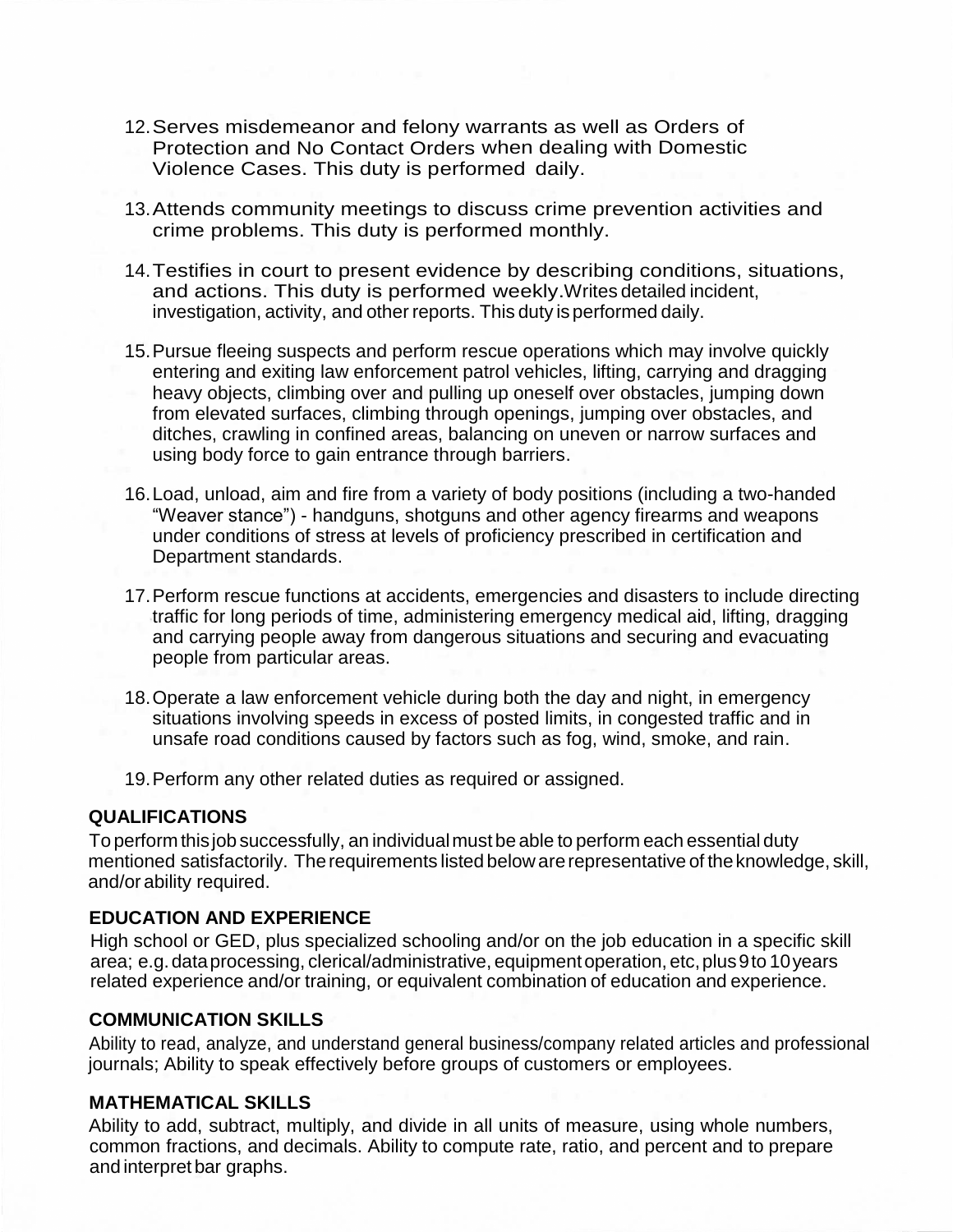### **CRITICAL THINKING SKILLS**

Ability to solve practical problems and deal with a variety of known variables in situations where only limited standardization exists. Ability to interpret a variety of instructions furnished in written, oral, or diagram formats.

### **REQUIRED CERTIFICATES, LICENSES, REGISTRATIONS**

Must haveandmaintainacurrent validArkansas Driver's License withmotorcycle endorsementas required. Arkansas Commission of Law Enforcement Standards and Training Advanced Certificate.

### **PREFERRED CERTIFICATES, LICENSES, REGISTRATIONS**

Not indicated.

### **SOFTWARE SKILLS REQUIRED**

Intermediate: Word Processing/Typing Basic: 10-Key, Accounting, Alphanumeric Data Entry, Contact Management, Database, Presentation/PowerPoint, Spreadsheet

#### **INITIATIVE AND**

**INGENUITY SUPERVISION RECEIVED**

Under general supervision where standard practice enables the employee to proceed alone on routine work, referring all questionable cases to supervisor.

### **PLANNING**

Considerable responsibility with regard to general assignments in planning time, method, manner, and/or sequence of performance of own work; may also occasionally assist in the planning of work assignments performed by others within a limited area of operation.

## **DECISION MAKING**

Performs work operations which permit frequent opportunity for decision-making of minor importance and also frequent opportunity fordecision-making of majorimportance; the latter of which would affect the work operations of other employees and/or clientele to a moderate degree.

### **MENTAL DEMAND**

Closementaldemand.Operations requiringcloseandcontinuousattentionforcontrolof operations. Operations requiring intermittent direct thinking to determine or select the most applicable way of handling situations regarding the organization's administration and operations; also todetermineor select material and equipment where highly variable sequences are involved.

## **ANALYTICAL ABILITY/ PROBLEM SOLVING**

Directed.Supervisoryand/orprofessionalskillsusingstructuredpracticesorpoliciesand directedas to execution and review. Interpolation of learned things in moderately varied situations where reasoning and decision-making are essential.

## **RESPONSIBILITY FOR WORK OF OTHERS**

Responsibility for work of others: Not indicated.

## **RESPONSIBILITY FOR FUNDS, PROPERTY and EQUIPMENT**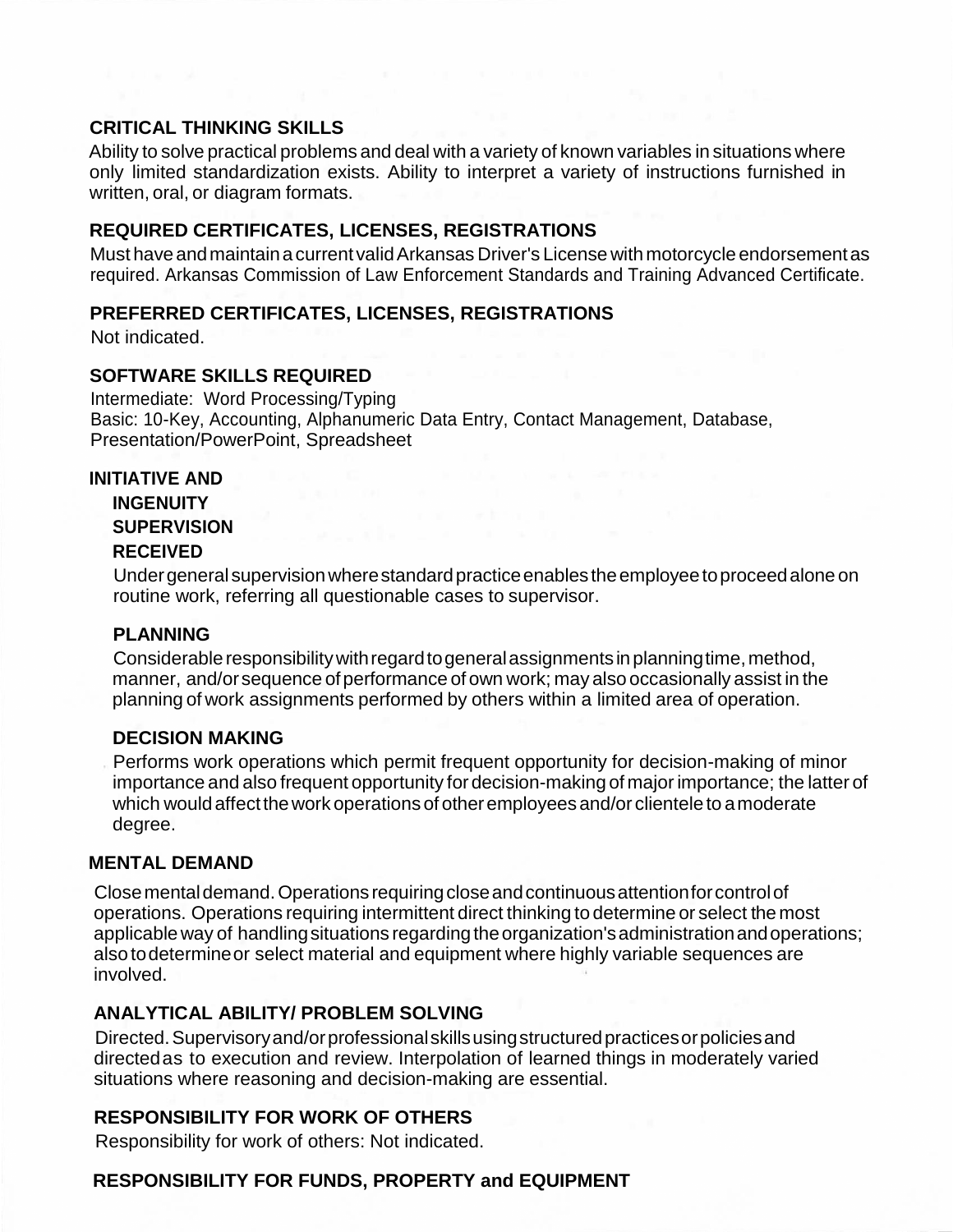Occasionally responsible for organization's property where carelessness, error, or misappropriation would result in moderate damage ormoderate monetary loss to the organization. Thetotalvaluefor the above would range from \$5,000 to\$150,000.

## **ACCURACY**

Probable errors would normally not be detected in succeeding operations and could possibly affect organization-patron relationship, involve re-work, or additional expenditures in order to properly resolve the error. The possibilityof such errors would occur quitefrequently in performance of thejob. May also cause inaccuracies orincomplete information that would be used in other segments ofthe organization as a basis for making subsequent decisions, plans, or actions.

### **ACCOUNTABILITY**

**FREEDOM TO ACT**

Not indicated.

### **ANNUAL MONETARY IMPACT**

The amount of annual dollars generated based on the job's essential duties / responsibilities. Examples would include direct dollar generation, departmental budget, proper handling of organizationfunds, expensecontrol, savingsfromnewtechniquesor reductioninmanpower.

Annual monetary impact: Not indicated.

### **IMPACT ON END RESULTS**

Not indicated.

### **PUBLIC CONTACT**

Regular contacts with patrons where the contacts are initiated by the employee. Involves both furnishing and obtaining information and, also, attempting to influence the decisions of those persons contacted. Contacts of considerable importance and of such nature, that failure to exercise proper judgment may result in important tangible or intangible losses to the organization.

### **EMPLOYEE CONTACT**

Contacts with other departments or offices and also frequently with individuals in middle level positions; consulting on problems which necessitate judgment and tact in presentation to obtain cooperationor approval of action tobetaken.Also, important contacts with associates as required in advanced supervisory jobs.

## **USE OF MACHINES, EQUIPMENT AND/OR COMPUTERS**

Regularuseofcomplexmachinesandequipment(desktop/laptopcomputerandsoftware,road and production machines and equipment, driver's license/cdl, etc.)

### **WORKING CONDITIONS**

Not indicated.

## **ENVIRONMENTAL CONDITIONS**

The following work environment characteristics described here are representative of those an employee encounters while performing essential functions of this job. Reasonable accommodations may be made to enable individuals with disabilities to perform the essential